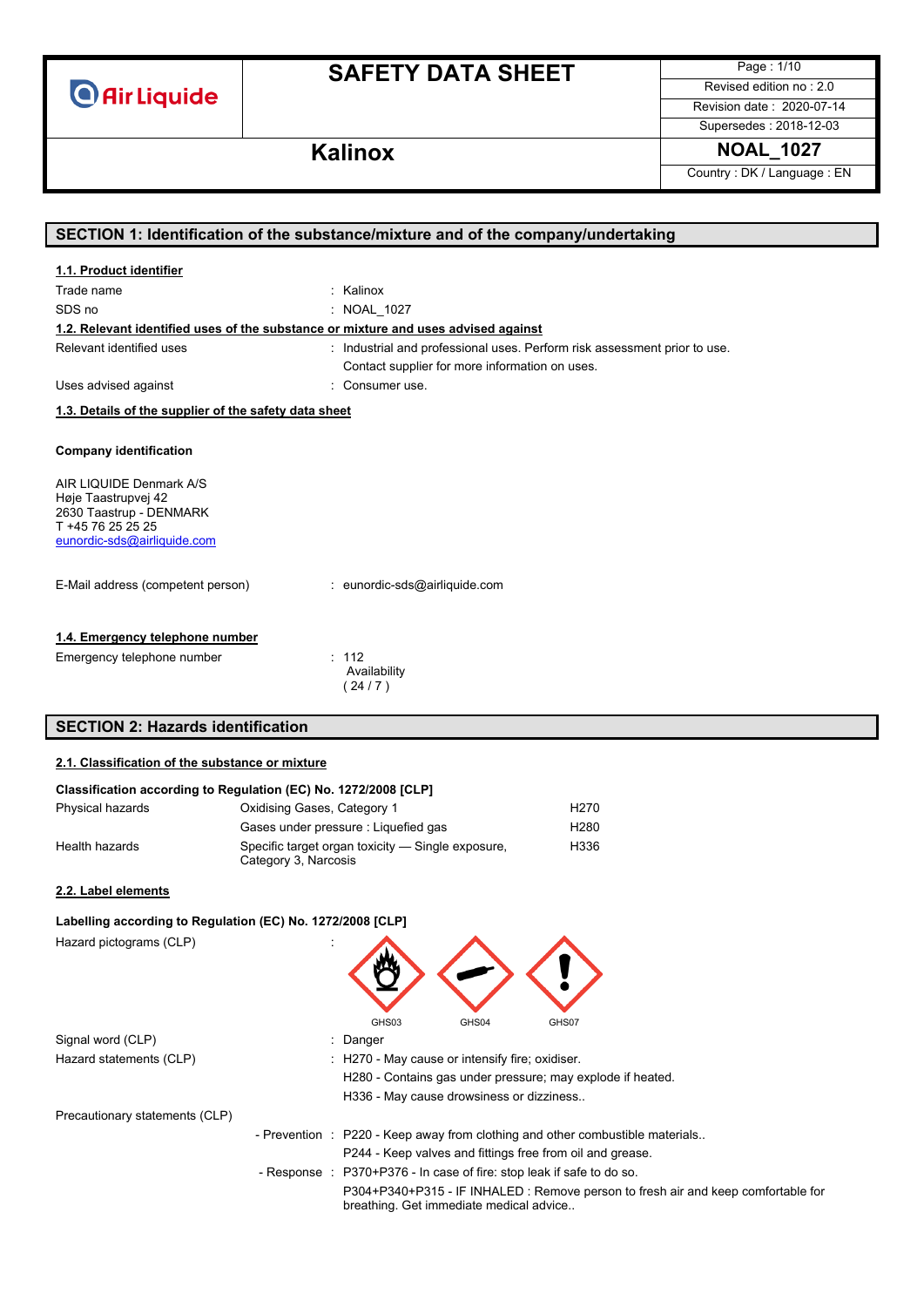

# **SAFETY DATA SHEET**

Page : 2/10 Revised edition no : 2.0 Revision date : 2020-07-14 Supersedes : 2018-12-03 **Kalinox NOAL\_1027** 

Country : DK / Language : EN

### - Storage : P403 - Store in a well-ventilated place.

#### **2.3. Other hazards**

: Contact with liquid may cause cold burns/frostbite.

### **SECTION 3: Composition/information on ingredients**

#### : Not established. **3.1. Substances**

#### **3.2. Mixtures**

| Name          | <b>Product identifier</b>                                                                   | Composition<br>$[V-%]:$ | <b>Classification according to</b><br><b>Regulation (EC) No. 1272/2008</b><br>[CLP] |
|---------------|---------------------------------------------------------------------------------------------|-------------------------|-------------------------------------------------------------------------------------|
| Oxygen        | (CAS-No.) 7782-44-7<br>(EC-No.) 231-956-9<br>(EC Index-No.) 008-001-00-8<br>(REACH-no) *1   | 50                      | Ox. Gas 1, H270<br>Press. Gas (Comp.), H280                                         |
| Nitrous oxide | (CAS-No.) 10024-97-2<br>(EC-No.) 233-032-0<br>(EC Index-No.)<br>(REACH-no) 01-2119970538-25 | 50                      | Ox. Gas 1, H270<br>Press. Gas (Liq.), H280<br>STOT SE 3, H336                       |

Full text of H-statements: see section 16

*Contains no other components or impurities which will influence the classification of the product.*

*\*1: Listed in Annex IV / V REACH, exempted from registration.*

*\*2: Registration deadline not expired.*

*\*3: Registration not required: Substance manufactured or imported < 1t/y.*

### **SECTION 4: First aid measures**

#### **4.1. Description of first aid measures**

| - Inhalation   | : Remove victim to uncontaminated area wearing self contained breathing apparatus. Keep<br>victim warm and rested. Call a doctor. Perform cardiopulmonary resuscitation if breathing<br>stopped. |
|----------------|--------------------------------------------------------------------------------------------------------------------------------------------------------------------------------------------------|
| - Skin contact | : In case of frostbite spray with water for at least 15 minutes. Apply a sterile dressing. Obtain<br>medical assistance.                                                                         |
| - Eye contact  | : Immediately flush eyes thoroughly with water for at least 15 minutes.                                                                                                                          |
| - Ingestion    | : Ingestion is not considered a potential route of exposure.                                                                                                                                     |
|                | 4.2. Most important symptoms and effects, both acute and delayed                                                                                                                                 |
|                | : In low concentrations may cause narcotic effects. Symptoms may include dizziness, headache.<br>nausea and loss of co-ordination.                                                               |
|                | Refer to section 11.                                                                                                                                                                             |

### **4.3. Indication of any immediate medical attention and special treatment needed**

: Obtain medical assistance.

### **SECTION 5: Firefighting measures**

### **5.1. Extinguishing media**

- Suitable extinguishing media : Water spray or fog.
	-
- Unsuitable extinguishing media : Do not use water jet to extinguish.

### **5.2. Special hazards arising from the substance or mixture**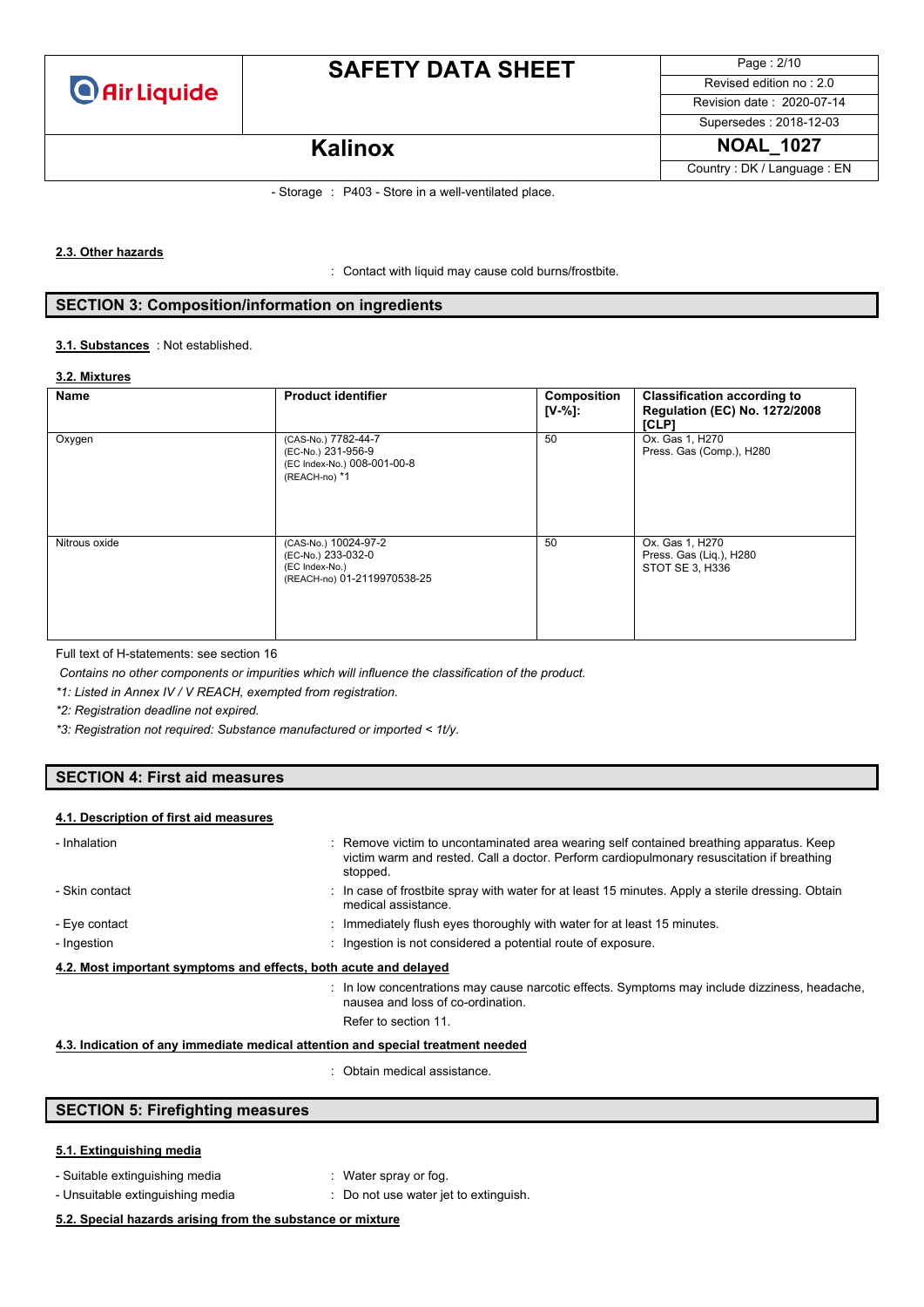# **SAFETY DATA SHEET**

Page : 3/10 Revised edition no : 2.0 Revision date : 2020-07-14

Supersedes : 2018-12-03

## **Kalinox NOAL\_1027**

|                                                                          |                                                                                                                                                                                                                                                                                                                   |                                                                                                                                                                        | Country: DK / Language: EN |
|--------------------------------------------------------------------------|-------------------------------------------------------------------------------------------------------------------------------------------------------------------------------------------------------------------------------------------------------------------------------------------------------------------|------------------------------------------------------------------------------------------------------------------------------------------------------------------------|----------------------------|
| Specific hazards                                                         |                                                                                                                                                                                                                                                                                                                   | : Supports combustion.                                                                                                                                                 |                            |
|                                                                          |                                                                                                                                                                                                                                                                                                                   | Exposure to fire may cause containers to rupture/explode.                                                                                                              |                            |
| Hazardous combustion products                                            |                                                                                                                                                                                                                                                                                                                   | : Nitric oxide/nitrogen dioxide.                                                                                                                                       |                            |
| 5.3. Advice for firefighters                                             |                                                                                                                                                                                                                                                                                                                   |                                                                                                                                                                        |                            |
| Specific methods                                                         | : Use fire control measures appropriate for the surrounding fire. Exposure to fire and heat<br>radiation may cause gas receptacles to rupture. Cool endangered receptacles with water spray<br>jet from a protected position. Prevent water used in emergency cases from entering sewers and<br>drainage systems. |                                                                                                                                                                        |                            |
|                                                                          |                                                                                                                                                                                                                                                                                                                   | If possible, stop flow of product.                                                                                                                                     |                            |
|                                                                          |                                                                                                                                                                                                                                                                                                                   | Use water spray or fog to knock down fire fumes if possible.                                                                                                           |                            |
|                                                                          |                                                                                                                                                                                                                                                                                                                   | Move containers away from the fire area if this can be done without risk.                                                                                              |                            |
| Special protective equipment for fire fighters                           |                                                                                                                                                                                                                                                                                                                   | Wear gas tight chemically protective clothing in combination with self contained breathing<br>apparatus.                                                               |                            |
|                                                                          |                                                                                                                                                                                                                                                                                                                   | Standard EN 943-2: Protective clothing against liquid and gaseous chemicals, aerosols and<br>solid particles. Gas-tight chemical protective suits for emergency teams. |                            |
|                                                                          |                                                                                                                                                                                                                                                                                                                   | Standard EN 137 - Self-contained open-circuit compressed air breathing apparatus with full<br>face mask.                                                               |                            |
|                                                                          |                                                                                                                                                                                                                                                                                                                   |                                                                                                                                                                        |                            |
| <b>SECTION 6: Accidental release measures</b>                            |                                                                                                                                                                                                                                                                                                                   |                                                                                                                                                                        |                            |
| 6.1. Personal precautions, protective equipment and emergency procedures |                                                                                                                                                                                                                                                                                                                   |                                                                                                                                                                        |                            |

|                                                           | : Try to stop release.                                                                                         |
|-----------------------------------------------------------|----------------------------------------------------------------------------------------------------------------|
|                                                           | Evacuate area.                                                                                                 |
|                                                           | Monitor concentration of released product.                                                                     |
|                                                           | Wear self-contained breathing apparatus when entering area unless atmosphere is proved to<br>be safe.          |
|                                                           | Eliminate ignition sources.                                                                                    |
|                                                           | Ensure adequate air ventilation.                                                                               |
|                                                           | Prevent from entering sewers, basements and workpits, or any place where its accumulation<br>can be dangerous. |
|                                                           | Act in accordance with local emergency plan.                                                                   |
|                                                           | Stay upwind.                                                                                                   |
| 6.2. Environmental precautions                            |                                                                                                                |
|                                                           | : Try to stop release.                                                                                         |
| 6.3. Methods and material for containment and cleaning up |                                                                                                                |
|                                                           | : Ventilate area.                                                                                              |
| 6.4. Reference to other sections                          |                                                                                                                |
|                                                           | : See also sections 8 and 13.                                                                                  |

### **SECTION 7: Handling and storage**

**7.1. Precautions for safe handling**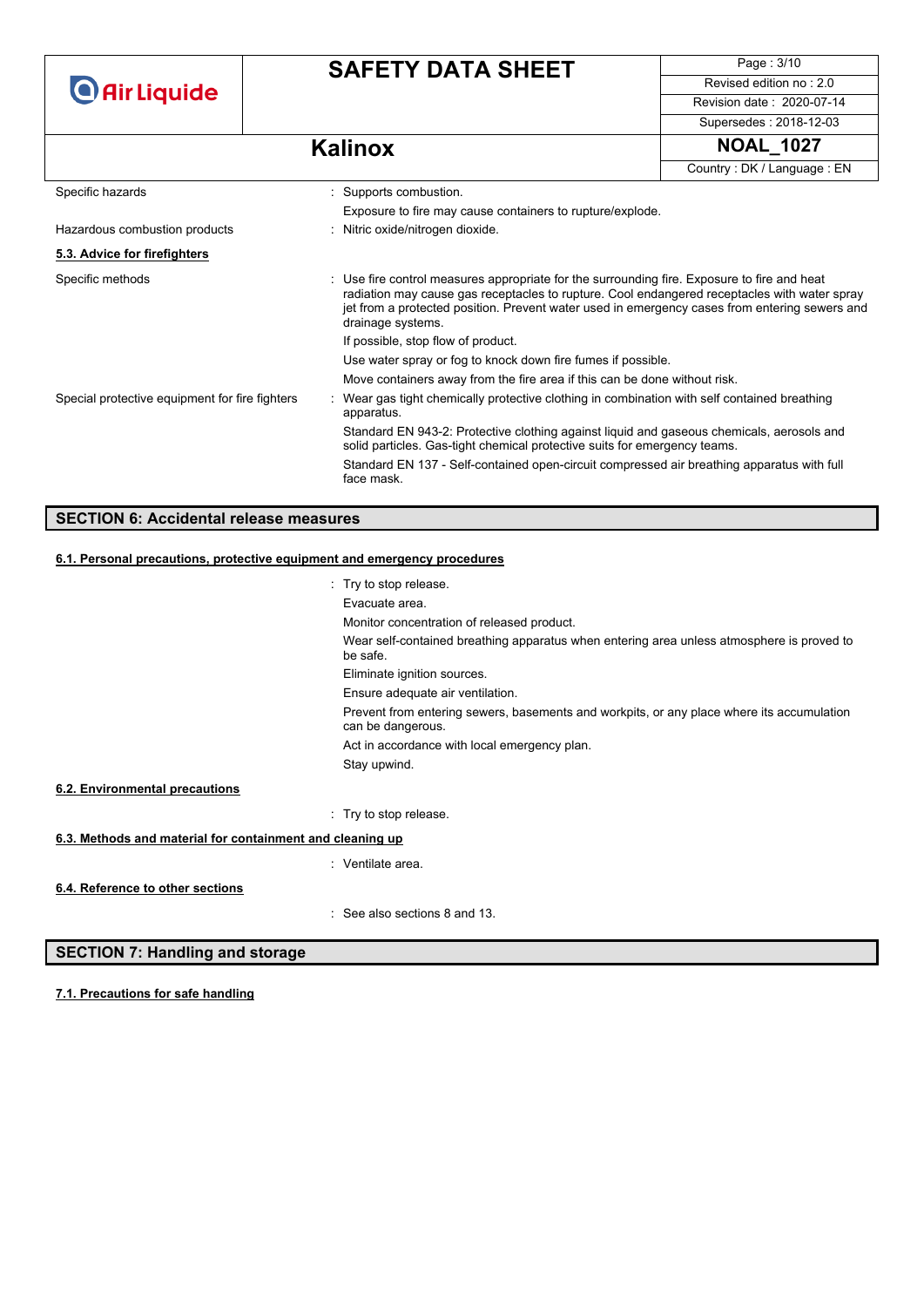# **SAFETY DATA SHEET**

Page : 4/10 Revised edition no : 2.0 Revision date : 2020-07-14 Supersedes : 2018-12-03

# **Kalinox NOAL\_1027**

|                                                                   |                                                                                                                                                                         | Country: DK / Language: EN |  |
|-------------------------------------------------------------------|-------------------------------------------------------------------------------------------------------------------------------------------------------------------------|----------------------------|--|
| Safe use of the product                                           | : The product must be handled in accordance with good industrial hygiene and safety<br>procedures.                                                                      |                            |  |
|                                                                   | Only experienced and properly instructed persons should handle gases under pressure.                                                                                    |                            |  |
|                                                                   | Consider pressure relief device(s) in gas installations.                                                                                                                |                            |  |
|                                                                   | Ensure the complete gas system was (or is regularily) checked for leaks before use.                                                                                     |                            |  |
|                                                                   | Do not smoke while handling product.                                                                                                                                    |                            |  |
|                                                                   | Keep equipment free from oil and grease. For more guidance, refer to the EIGA Doc. 33 -<br>Cleaning of Equipment for Oxygen Service downloadable at http://www.eiga.eu. |                            |  |
|                                                                   | Use no oil or grease.                                                                                                                                                   |                            |  |
|                                                                   | Use only properly specified equipment which is suitable for this product, its supply pressure and<br>temperature. Contact your gas supplier if in doubt.                |                            |  |
|                                                                   | Use only oxygen approved lubricants and oxygen approved sealings.                                                                                                       |                            |  |
|                                                                   | Avoid suck back of water, acid and alkalis.                                                                                                                             |                            |  |
|                                                                   | Do not breathe gas.                                                                                                                                                     |                            |  |
|                                                                   | Avoid release of product into atmosphere.                                                                                                                               |                            |  |
| Safe handling of the gas receptacle                               | Refer to supplier's container handling instructions.                                                                                                                    |                            |  |
|                                                                   | Do not allow backfeed into the container.                                                                                                                               |                            |  |
|                                                                   | Protect cylinders from physical damage; do not drag, roll, slide or drop.                                                                                               |                            |  |
|                                                                   | When moving cylinders, even for short distances, use a cart (trolley, hand truck, etc.) designed<br>to transport cylinders.                                             |                            |  |
|                                                                   | Leave valve protection caps in place until the container has been secured against either a wall<br>or bench or placed in a container stand and is ready for use.        |                            |  |
|                                                                   | If user experiences any difficulty operating valve discontinue use and contact supplier.                                                                                |                            |  |
|                                                                   | Never attempt to repair or modify container valves or safety relief devices.                                                                                            |                            |  |
|                                                                   | Damaged valves should be reported immediately to the supplier.                                                                                                          |                            |  |
|                                                                   | Keep container valve outlets clean and free from contaminants particularly oil and water.                                                                               |                            |  |
|                                                                   | Replace valve outlet caps or plugs and container caps where supplied as soon as container is<br>disconnected from equipment.                                            |                            |  |
|                                                                   | Close container valve after each use and when empty, even if still connected to equipment.                                                                              |                            |  |
|                                                                   | Never attempt to transfer gases from one cylinder/container to another.                                                                                                 |                            |  |
|                                                                   | Never use direct flame or electrical heating devices to raise the pressure of a container.                                                                              |                            |  |
|                                                                   | Do not remove or deface labels provided by the supplier for the identification of the content of<br>the container.                                                      |                            |  |
|                                                                   | Suck back of water into the container must be prevented.                                                                                                                |                            |  |
|                                                                   | Open valve slowly to avoid pressure shock.                                                                                                                              |                            |  |
| 7.2. Conditions for safe storage, including any incompatibilities |                                                                                                                                                                         |                            |  |
|                                                                   | : Observe all regulations and local reguirements regarding storage of containers                                                                                        |                            |  |
|                                                                   | Containers should not be stored in conditions likely to encourage corrosion.                                                                                            |                            |  |
|                                                                   | Container valve guards or caps should be in place.                                                                                                                      |                            |  |
|                                                                   | Containers should be stored in the vertical position and properly secured to prevent them from<br>falling over.                                                         |                            |  |
|                                                                   | Stored containers should be periodically checked for general condition and leakage.                                                                                     |                            |  |
|                                                                   | Keep container below 50°C in a well ventilated place.                                                                                                                   |                            |  |
|                                                                   | Segregate from flammable gases and other flammable materials in store.                                                                                                  |                            |  |
|                                                                   | Store containers in location free from fire risk and away from sources of heat and ignition.                                                                            |                            |  |
|                                                                   | Keep away from combustible materials.                                                                                                                                   |                            |  |

**7.3. Specific end use(s)**

: None.

### **SECTION 8: Exposure controls/personal protection**

### **8.1. Control parameters**

| Nitrous oxide (10024-97-2)               |                                          |             |  |  |
|------------------------------------------|------------------------------------------|-------------|--|--|
| <b>OEL: Occupational Exposure Limits</b> |                                          |             |  |  |
| Denmark                                  | TWA (DK) OEL 8h $\text{[mg/m}^3\text{]}$ | 90 mg/m $3$ |  |  |
|                                          | TWA (DK) OEL 8h [ppm]                    | 50 ppm      |  |  |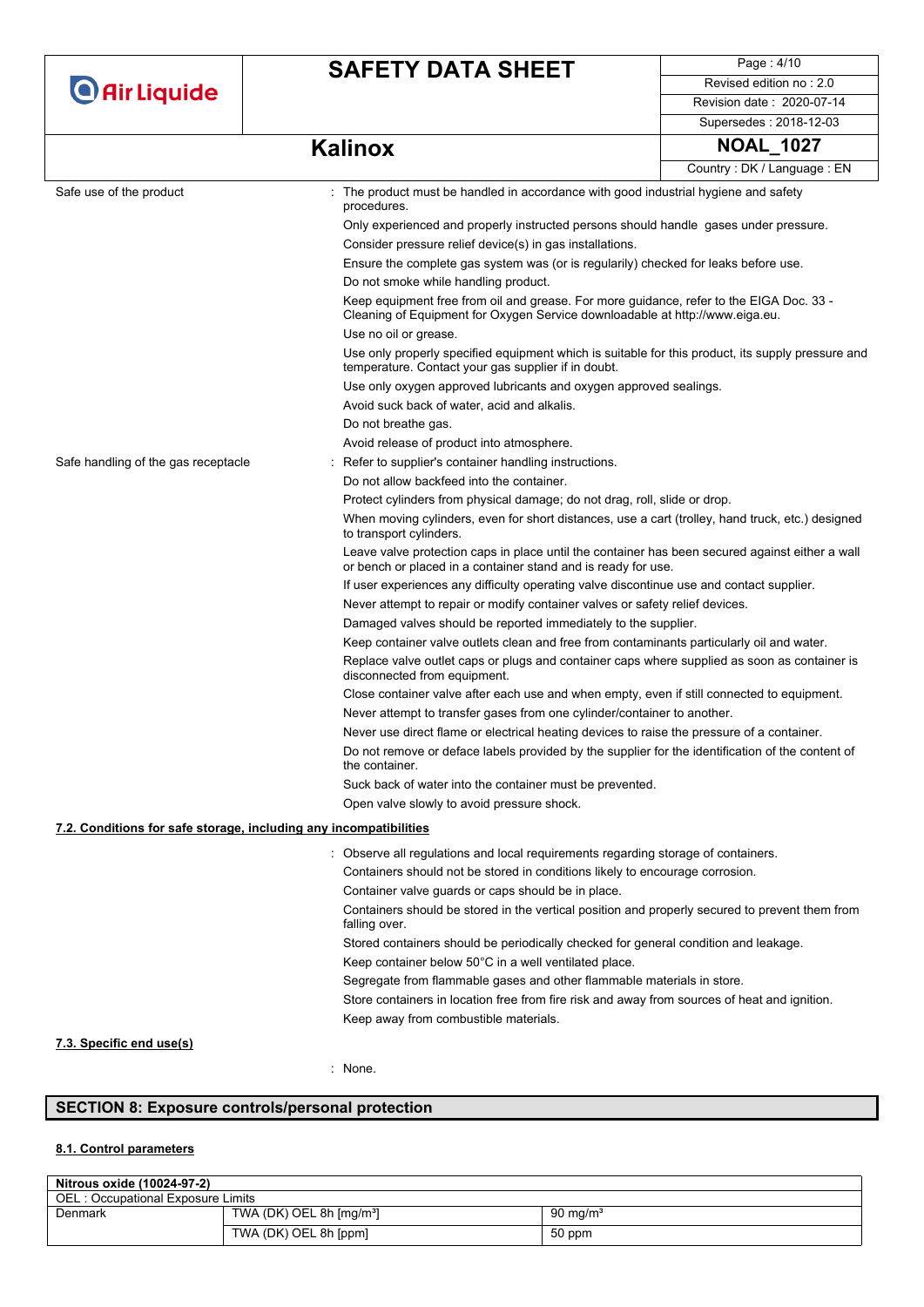| <b>O</b> Air Liquide |  |
|----------------------|--|
|----------------------|--|

## **SAFETY DATA SHEET**

Page : 5/10 Revised edition no : 2.0

Revision date : 2020-07-14

Supersedes : 2018-12-03

Country : DK / Language : EN

### **Kalinox NOAL** 1027

Anmærkninger (DK) (1994)

**Nitrous oxide (10024-97-2)** DNEL: Derived no effect level (Workers) Long-term - systemic effects, inhalation 183 mg/m<sup>3</sup> PNEC (Predicted No-Effect Concentration) : No data available. **8.2.1. Appropriate engineering controls** : Provide adequate general and local exhaust ventilation. Product to be handled in a closed system. Systems under pressure should be regularily checked for leakages. Ensure exposure is below occupational exposure limits (where available). Gas detectors should be used when oxidising gases may be released. Consider the use of a work permit system e.g. for maintenance activities. **8.2.2. Individual protection measures, e.g. personal protective equipment** : A risk assessment should be conducted and documented in each work area to assess the risks related to the use of the product and to select the PPE that matches the relevant risk. The following recommendations should be considered: PPE compliant to the recommended EN/ISO standards should be selected. • Eye/face protection **in the state of the state of the state of the state of the state of the state of the state of the state of the state of the state of the state of the state of the state of the state of the state of t** Standard EN 166 - Personal eve-protection - specifications. • Skin protection - Hand protection **in the state of the state of the state with the state of the state of the state of the state of the state of the state of the state of the state of the state of the state of the state of the state of the** Standard EN 388 - Protective gloves against mechanical risk. - Other internal containers. Wear safety shoes while handling containers. Standard EN ISO 20345 - Personal protective equipment - Safety footwear. • Respiratory protection : Gas filters may be used if all surrounding conditions e.g. type and concentration of the contaminant(s) and duration of use are known. Use gas filters with full face mask, where exposure limits may be exceeded for a short-term period, e.g. connecting or disconnecting containers. Consult respiratory device supplier´s product information for the selection of the appropriate device. Gas filters do not protect against oxygen deficiency. Standard EN 14387 - Gas filter(s), combined filter(s) and standard EN136, full face masks . Keep self contained breathing apparatus readily available for emergency use. Self contained breathing apparatus is recommended, where unknown exposure may be expected, e.g. during maintenance activities on installation systems. Standard EN 137 - Self-contained open-circuit compressed air breathing apparatus with full face mask. • Thermal hazards **:** None in addition to the above sections. **8.2.3. Environmental exposure controls** : Refer to local regulations for restriction of emissions to the atmosphere. See section 13 for specific methods for waste gas treatment. **8.2. Exposure controls**

### **SECTION 9: Physical and chemical properties**

#### **9.1. Information on basic physical and chemical properties**

Appearance

Physical state at 20°C / 101.3kPa : Gas. Colour : Mixture contains one or more component(s) which have the following colour(s): **Colourless** Odour **Solut Contains one or more component(s)** which have the following odour(s): **Sweetish** Odour threshold : Odour threshold is subjective and inadequate to warn of overexposure. pH value  $\qquad \qquad$  : Not applicable for gases and gas mixtures. Molar mass **in the case of the contract of the contract of the contract of the contract of the contract of the contract of the contract of the contract of the contract of the contract of the contract of the contract of the**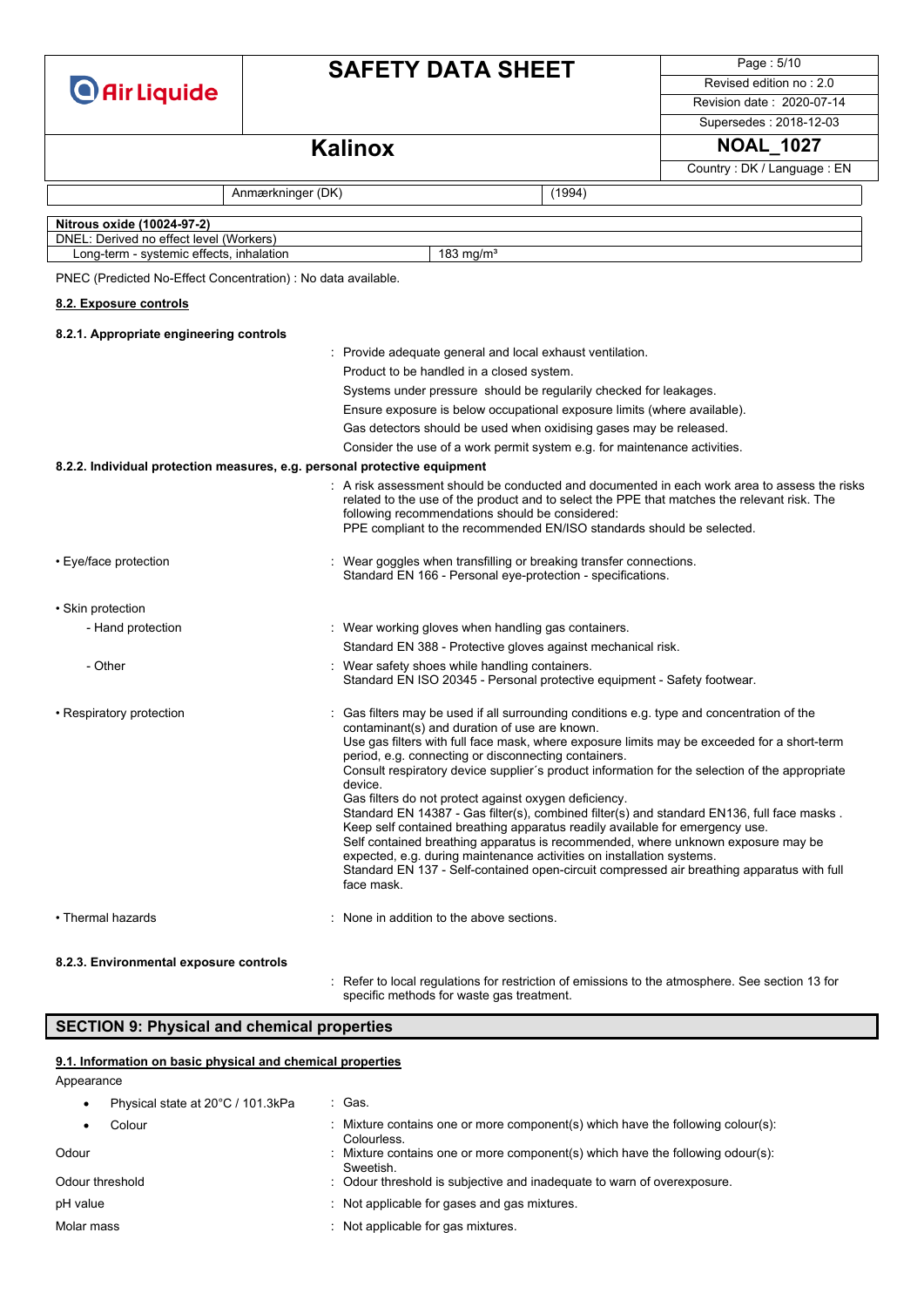## **SAFETY DATA SHEET**

Page : 6/10 Revised edition no : 2.0

Revision date : 2020-07-14

### Supersedes : 2018-12-03

### **Kalinox NOAL\_1027**

|                                                 |                                                                                                           | Country: DK / Language: EN |
|-------------------------------------------------|-----------------------------------------------------------------------------------------------------------|----------------------------|
| Melting point                                   | : Not applicable for gas mixtures.                                                                        |                            |
| Boiling point                                   | : Not applicable for gas mixtures.                                                                        |                            |
| Flash point                                     | : Not applicable for gases and gas mixtures.                                                              |                            |
| Evaporation rate (ether=1)                      | : Not applicable for gases and gas mixtures.                                                              |                            |
| Flammability range                              | : Non flammable.                                                                                          |                            |
| Vapour pressure [20°C]                          | : Not known.                                                                                              |                            |
| Vapour pressure [50°C]                          | : No data available                                                                                       |                            |
| Relative density, gas (air=1)                   | : Heavier than air.                                                                                       |                            |
| Solubility in water                             | Solubility in water of component(s) of the mixture :                                                      |                            |
| Partition coefficient n-octanol/water [log Kow] | • Oxygen: 39 mg/l • Nitrous oxide: 1500 mg/l<br>: Not applicable for gas mixtures.                        |                            |
| Auto-ignition temperature                       | : Non flammable.                                                                                          |                            |
| Decomposition point [°C]                        | : Not applicable.                                                                                         |                            |
| Viscosity [20°C]                                | : No reliable data available.                                                                             |                            |
| <b>Explosive Properties</b>                     | : Not applicable.                                                                                         |                            |
| <b>Oxidising Properties</b>                     | : Oxidiser.                                                                                               |                            |
| 9.2. Other information                          |                                                                                                           |                            |
| Other data                                      | Gas/vapour heavier than air. May accumulate in confined spaces, particularly at or below<br>ground level. |                            |

### **SECTION 10: Stability and reactivity** : No reactivity hazard other than the effects described in sub-sections below. : Stable under normal conditions. : Violently oxidises organic material. : Avoid moisture in installation systems. : May react violently with combustible materials. May react violently with reducing agents. Keep equipment free from oil and grease. For more guidance, refer to the EIGA Doc. 33 - Cleaning of Equipment for Oxygen Service downloadable at http://www.eiga.eu. For additional information on compatibility refer to ISO 11114. **10.1. Reactivity 10.2. Chemical stability 10.3. Possibility of hazardous reactions 10.4. Conditions to avoid 10.5. Incompatible materials 10.6. Hazardous decomposition products**

produced.

### **SECTION 11: Toxicological information**

| 11.1. Information on toxicological effects |                                                                              |
|--------------------------------------------|------------------------------------------------------------------------------|
| <b>Acute toxicity</b>                      | : Classification criteria are not met.                                       |
| Nitrous oxide (10024-97-2)                 |                                                                              |
| LC50 inhalation rat (ppm)                  | 500000 ppm/4h                                                                |
| <b>Skin corrosion/irritation</b>           | : No known effects from this product.                                        |
| Serious eye damage/irritation              | : No known effects from this product.                                        |
| Respiratory or skin sensitisation          | : No known effects from this product.                                        |
| Germ cell mutagenicity                     | : No known effects from this product.                                        |
| Carcinogenicity                            | : No known effects from this product.                                        |
| <b>Reproductive toxicity</b>               | : No known effects from this product.<br>No known effects from this product. |

: Under normal conditions of storage and use, hazardous decomposition products should not be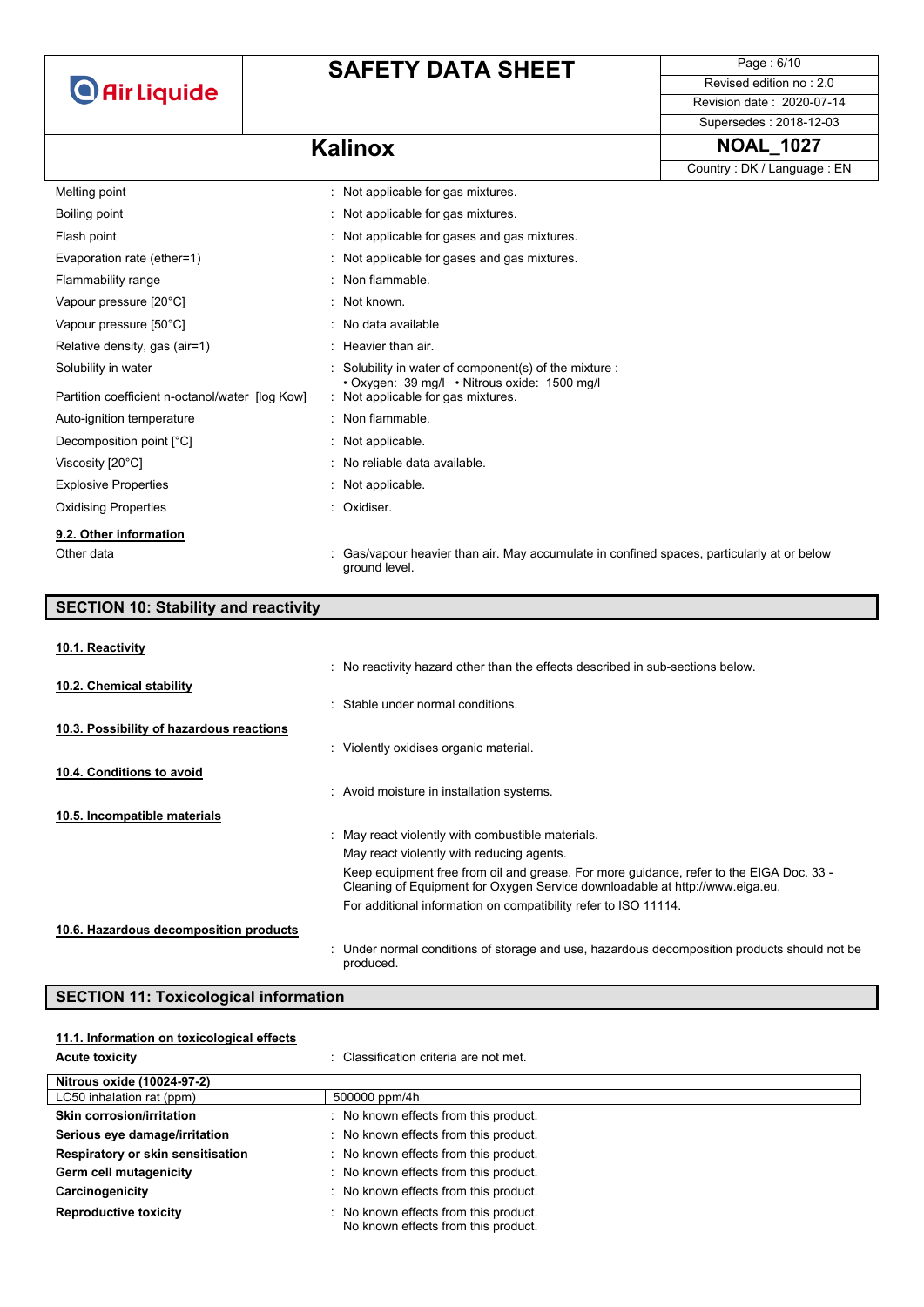# **SAFETY DATA SHEET**

Page : 7/10 Revised edition no : 2.0 Revision date : 2020-07-14

### Supersedes : 2018-12-03

Country : DK / Language : EN

### **Kalinox NOAL\_1027**

**STOT-single exposure** : May cause drowsiness or dizziness.

- **STOT-repeated exposure** : No known effects from this product.
- 
- 
- **Aspiration hazard** : Not applicable for gases and gas mixtures.

### **SECTION 12: Ecological information**

### **12.1. Toxicity**

| Assessment                               | : No ecological damage caused by this product.                                              |
|------------------------------------------|---------------------------------------------------------------------------------------------|
| EC50 48h - Daphnia magna [mg/l]          | : No data available.                                                                        |
| EC50 72h - Algae [mg/l]                  | : No data available.                                                                        |
| LC50 96 h - Fish [mg/l]                  | : No data available.                                                                        |
| 12.2. Persistence and degradability      |                                                                                             |
| Assessment                               | : No data available.                                                                        |
| 12.3. Bioaccumulative potential          |                                                                                             |
| Assessment                               | : No data available.                                                                        |
| 12.4. Mobility in soil                   |                                                                                             |
| Assessment                               | Because of its high volatility, the product is unlikely to cause ground or water pollution. |
|                                          | Partition into soil is unlikely.                                                            |
| 12.5. Results of PBT and vPvB assessment |                                                                                             |
| Assessment                               | : Not classified as PBT or $vPvB$ .                                                         |
| 12.6. Other adverse effects              |                                                                                             |
| Other adverse effects                    | : No known effects from this product.                                                       |
| Effect on the ozone layer                | : None.                                                                                     |
| Effect on global warming                 | : Contains greenhouse gas(es).                                                              |

### **SECTION 13: Disposal considerations**

| 13.1. Waste treatment methods                                                         |                                                                                                                                                       |
|---------------------------------------------------------------------------------------|-------------------------------------------------------------------------------------------------------------------------------------------------------|
|                                                                                       | Contact supplier if quidance is required.                                                                                                             |
|                                                                                       | Do not discharge into any place where its accumulation could be dangerous.                                                                            |
|                                                                                       | Ensure that the emission levels from local regulations or operating permits are not exceeded.                                                         |
|                                                                                       | Refer to the EIGA code of practice Doc.30 "Disposal of Gases", downloadable at<br>http://www.eiga.org for more guidance on suitable disposal methods. |
|                                                                                       | Return unused product in original container to supplier.                                                                                              |
| List of hazardous waste codes (from<br>Commission Decision 2000/532/EC as<br>amended) | : 16 05 04 *: Gases in pressure containers (including halons) containing hazardous substances.                                                        |
| 13.2. Additional information                                                          |                                                                                                                                                       |
|                                                                                       | External treatment and disposal of waste should comply with applicable local and/or national<br>regulations.                                          |

### **SECTION 14: Transport information**

#### **14.1. UN number**

| IN-<br>v | N |  |
|----------|---|--|
|          |   |  |

 $: 3157$ 

**14.2. UN proper shipping name**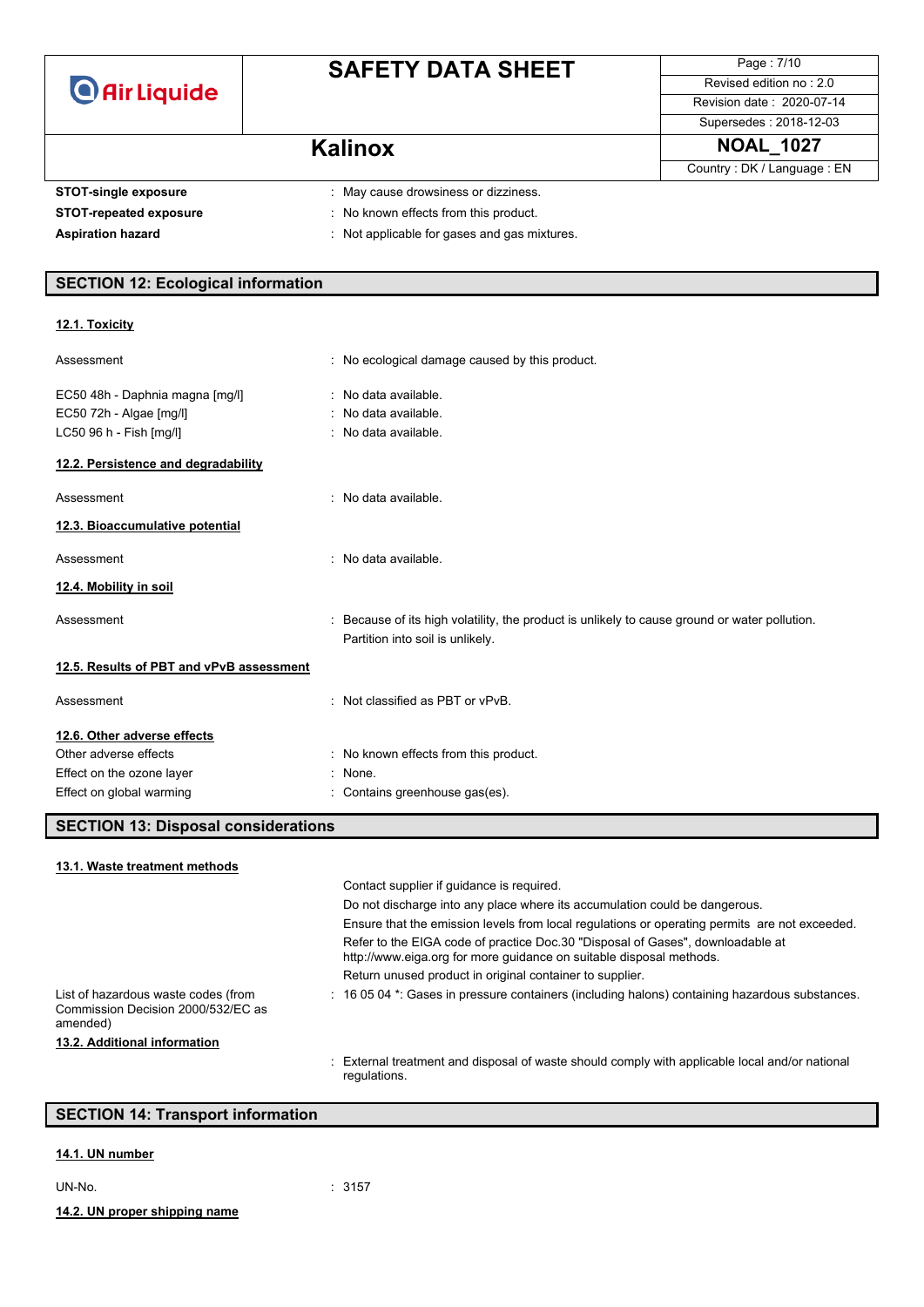# **SAFETY DATA SHEET**

 $\cdot$  LIQUEFIED GAS, OXIDIZING, N.O.S. (Oxygen, Nitrous oxide)

Page : 8/10 Revised edition no : 2.0 Revision date : 2020-07-14 Supersedes : 2018-12-03

## **Kalinox NOAL\_1027**

| Transport by road/rail (ADR/RID) |  |  |
|----------------------------------|--|--|
|                                  |  |  |

**Transport by air (ICAO-TI / IATA-DGR)** : Liquefied gas, oxidizing, n.o.s. (Oxygen, Nitrous oxide)

**Transport by sea (IMDG)** : LIQUEFIED GAS, OXIDIZING, N.O.S. (Oxygen, Nitrous oxide)

**Labelling** : **14.3. Transport hazard class(es)**

2.2 : Non-flammable, non-toxic gases.

5.1 : Oxidizing substances.

| Transport by road/rail (ADR/RID)      |           |
|---------------------------------------|-----------|
| Class                                 | $\cdot$ 2 |
| Classification code                   | : 20.     |
| Hazard identification number          | : 25.     |
| <b>Tunnel Restriction</b>             | C/E       |
|                                       | cari      |
| Transport by air (ICAO-TI / IATA-DGR) |           |

: C/E - Tank carriage : Passage forbidden through tunnels of category C, D and E. Other

### **Transport by air (ICAO-TI / IATA-DGR)**

| Class / Div. (Sub. risk(s))         |  |  |
|-------------------------------------|--|--|
| Transport by sea (IMDG)             |  |  |
| Class / Div. (Sub. risk(s))         |  |  |
| Emergency Schedule (EmS) - Fire     |  |  |
| Emergency Schedule (EmS) - Spillage |  |  |
|                                     |  |  |

### **14.4. Packing group**

| Transport by road/rail (ADR/RID)      |  |
|---------------------------------------|--|
| Transport by air (ICAO-TI / IATA-DGR) |  |
| Transport by sea (IMDG)               |  |

#### **14.5. Environmental hazards**

| Transport by road/rail (ADR/RID)      | : None. |
|---------------------------------------|---------|
| Transport by air (ICAO-TI / IATA-DGR) | : None. |

### **14.6. Special precautions for user**

#### **Packing Instruction(s)**

| Transport by road/rail (ADR/RID)      | $\therefore$ P20 |
|---------------------------------------|------------------|
| Transport by air (ICAO-TI / IATA-DGR) |                  |
| Passenger and Cargo Aircraft          | : 200.           |
| Cargo Aircraft only                   | : 200.           |
| Transport by sea (IMDG)               | $\therefore$ P20 |

Special transport precautions : Avoid transport on vehicles where the load space is not separated from the driver's

- - carriage : Passage forbidden through tunnels of category E.
- $: 2.2 (5.1)$
- $: 2.2 (5.1)$
- $\therefore$  F-C.
- $\therefore$  S-W.
- · Not established.

 $P200$ .

 $: 200.$  $P200$ .

compartment.

- Not established.
	- : Not established.
	-
- 
- Transport by sea (IMDG) : None.

event of an accident or an emergency. Before transporting product containers:

- Ensure there is adequate ventilation.
- Ensure that containers are firmly secured.
- Ensure valve is closed and not leaking.
- Ensure valve outlet cap nut or plug (where provided) is correctly fitted.

Ensure vehicle driver is aware of the potential hazards of the load and knows what to do in the

- Ensure valve protection device (where provided) is correctly fitted.

Country : DK / Language : EN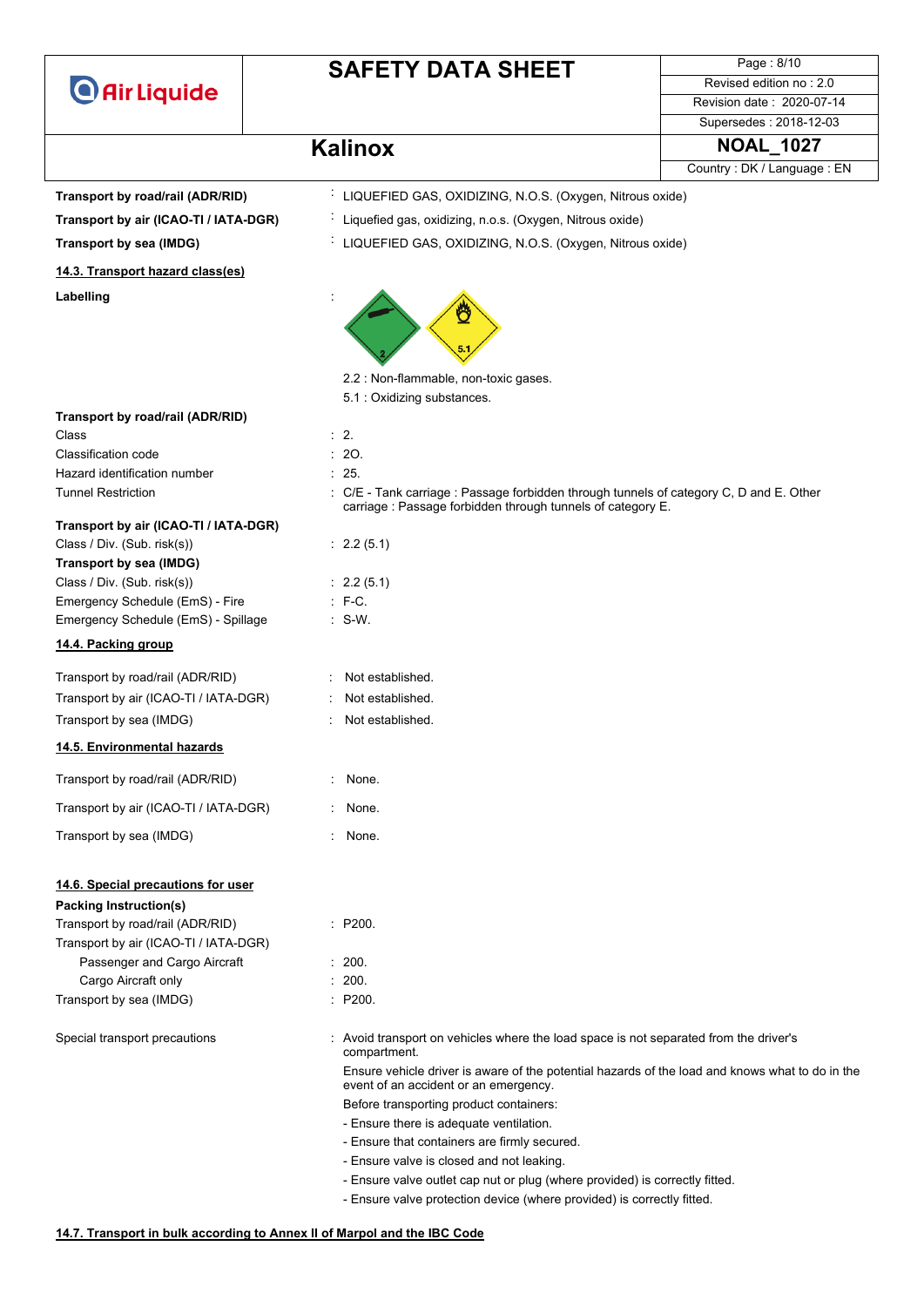# **SAFETY DATA SHEET**

Page : 9/10 Revised edition no : 2.0 Revision date : 2020-07-14

Supersedes : 2018-12-03 **Kalinox NOAL\_1027** 

Country : DK / Language : EN

: Not applicable.

| <b>SECTION 15: Regulatory information</b>                                                                                     |                                                                             |  |  |
|-------------------------------------------------------------------------------------------------------------------------------|-----------------------------------------------------------------------------|--|--|
| 15.1. Safety, health and environmental regulations/legislation specific for the substance or mixture<br><b>EU-Regulations</b> |                                                                             |  |  |
| Restrictions on use                                                                                                           | : None.                                                                     |  |  |
| Seveso Directive: 2012/18/EU (Seveso III)                                                                                     | : Covered.                                                                  |  |  |
| <b>National regulations</b>                                                                                                   |                                                                             |  |  |
| National legislation                                                                                                          | : Ensure all national/local regulations are observed.                       |  |  |
|                                                                                                                               |                                                                             |  |  |
| <b>Denmark</b>                                                                                                                |                                                                             |  |  |
| Recommendations Danish Regulation                                                                                             | : Young people below the age of 18 years are not allowed to use the product |  |  |
| 15.2. Chemical safety assessment                                                                                              |                                                                             |  |  |

A CSA does not need to be carried out for this product.

### **SECTION 16: Other information** Indication of changes **indication** of changes **in accordance with commission regulation** (EU) No 453/2010. Abbreviations and acronyms : ATE - Acute Toxicity Estimate CLP - Classification Labelling Packaging Regulation; Regulation (EC) No 1272/2008 REACH - Registration, Evaluation, Authorisation and Restriction of Chemicals Regulation (EC) No 1907/2006 EINECS - European Inventory of Existing Commercial Chemical Substances CAS# - Chemical Abstract Service number PPE - Personal Protection Equipment LC50 - Lethal Concentration to 50 % of a test population RMM - Risk Management Measures PBT - Persistent, Bioaccumulative and Toxic vPvB - Very Persistent and Very Bioaccumulative STOT- SE : Specific Target Organ Toxicity - Single Exposure CSA - Chemical Safety Assessment EN - European Standard UN - United Nations ADR - European Agreement concerning the International Carriage of Dangerous Goods by Road IATA - International Air Transport Association IMDG code - International Maritime Dangerous Goods RID - Regulations concerning the International Carriage of Dangerous Goods by Rail WGK - Water Hazard Class Training advice in the set of the set of the set of the set of the set of the set of the set of the set of the set of the set of the set of the set of the set of the set of the set of the set of the set of the set of the s Further information **incomation** : Classification using data from databases maintained by the European Industrial Gases Association (EIGA). Data is maintained in EIGA doc 169 : 'Classification and Labelling Guide', downloadable at : http://www.eiga.eu.

Classification in accordance with the procedures and calculation methods of Regulation (EC) 1272/2008 (CLP).

#### Full text of H- and EUH-statements

| Ox. Gas 1          | Oxidising Gases, Category 1                                               |
|--------------------|---------------------------------------------------------------------------|
| Press. Gas (Comp.) | Gases under pressure : Compressed gas                                     |
| Press. Gas (Lig.)  | Gases under pressure : Liquefied gas                                      |
| STOT SE 3          | Specific target organ toxicity — Single exposure, Category 3,<br>Narcosis |
| H <sub>270</sub>   | May cause or intensify fire; oxidiser                                     |